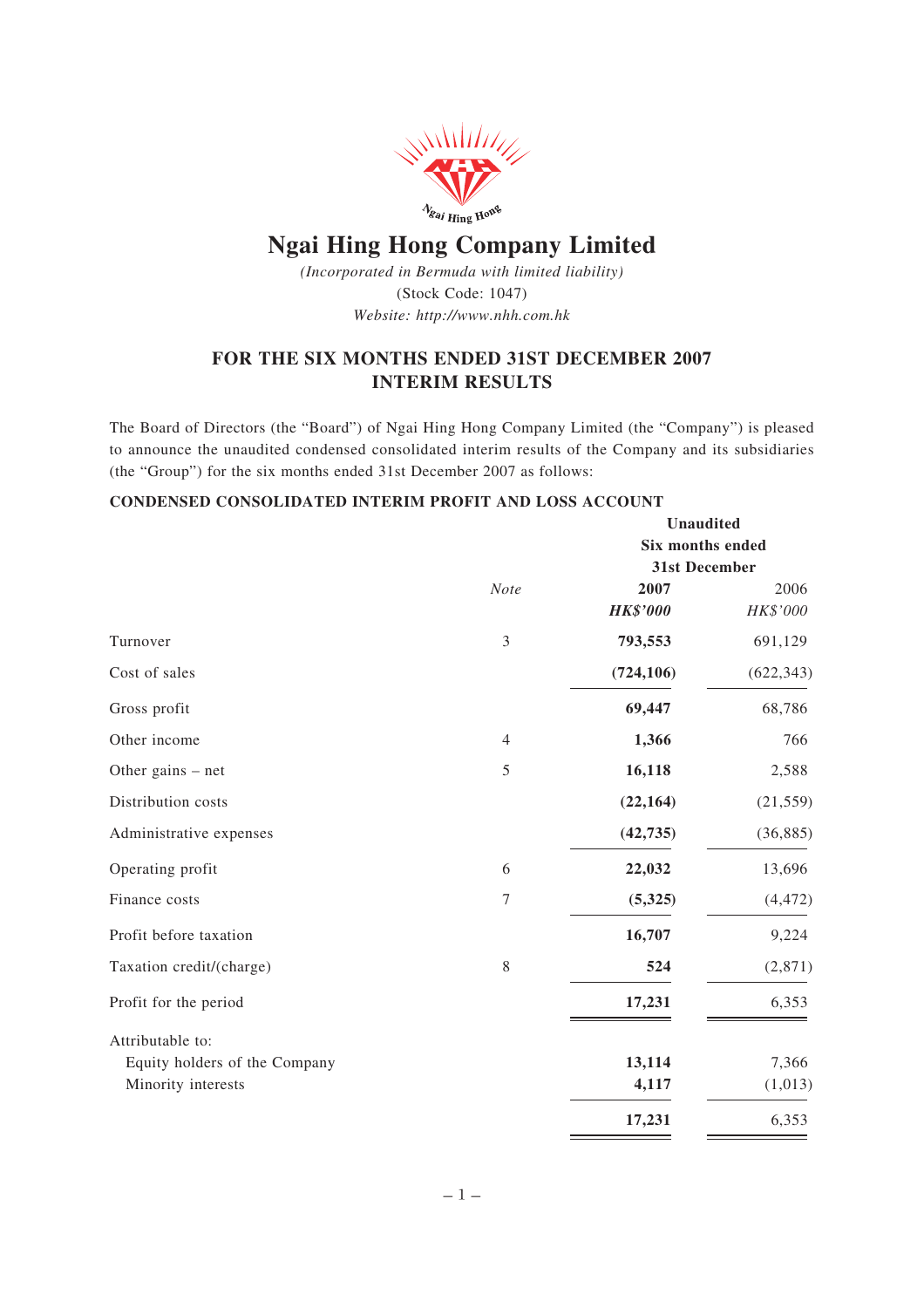|                                                                                                                                              |             | <b>Unaudited</b> |          |
|----------------------------------------------------------------------------------------------------------------------------------------------|-------------|------------------|----------|
|                                                                                                                                              |             | Six months ended |          |
|                                                                                                                                              |             | 31st December    |          |
|                                                                                                                                              | <b>Note</b> | 2007             | 2006     |
|                                                                                                                                              |             | <b>HK\$'000</b>  | HK\$'000 |
| Dividends                                                                                                                                    | 9           | 3,600            | 3,600    |
| Earnings per share for profit<br>attributable to the equity holders of<br>the Company during the period<br>(expressed in HK cents per share) |             |                  |          |
| $-$ Basic                                                                                                                                    | 10          | 3.64             | 2.05     |
| - Diluted                                                                                                                                    | 10          | 3.64             | 2.05     |

# **CONDENSED CONSOLIDATED INTERIM BALANCE SHEET**

|                                    |      | <b>Unaudited</b> | Audited   |
|------------------------------------|------|------------------|-----------|
|                                    |      | 31st December    | 30th June |
|                                    |      | 2007             | 2007      |
|                                    | Note | <b>HK\$'000</b>  | HK\$'000  |
| <b>ASSETS</b>                      |      |                  |           |
| <b>Non-current assets</b>          |      |                  |           |
| Property, plant and equipment      |      | 103,252          | 103,313   |
| Investment properties              |      | 17,400           | 17,400    |
| Leasehold land and land use rights |      | 14,917           | 14,756    |
| Intangible assets                  |      | 4,000            |           |
| Deposits for acquisition of        |      |                  |           |
| investment properties              |      | 6,649            | 6,250     |
| Deferred tax assets                |      | 3,107            | 527       |
|                                    |      | 149,325          | 142,246   |
| <b>Current assets</b>              |      |                  |           |
| Inventories                        |      | 213,540          | 152,802   |
| Trade and bills receivables        | 11   | 293,707          | 316,316   |
| Other receivables, prepayments     |      |                  |           |
| and deposits                       |      | 28,334           | 15,058    |
| Tax recoverable                    |      | 5,021            | 3,418     |
| Assets held for sale               | 13   |                  | 21,417    |
| Derivative financial instruments   |      | 312              | 1,575     |
| Cash and cash equivalents          |      | 65,182           | 59,217    |
|                                    |      | 606,096          | 569,803   |
| <b>Total assets</b>                |      | 755,421          | 712,049   |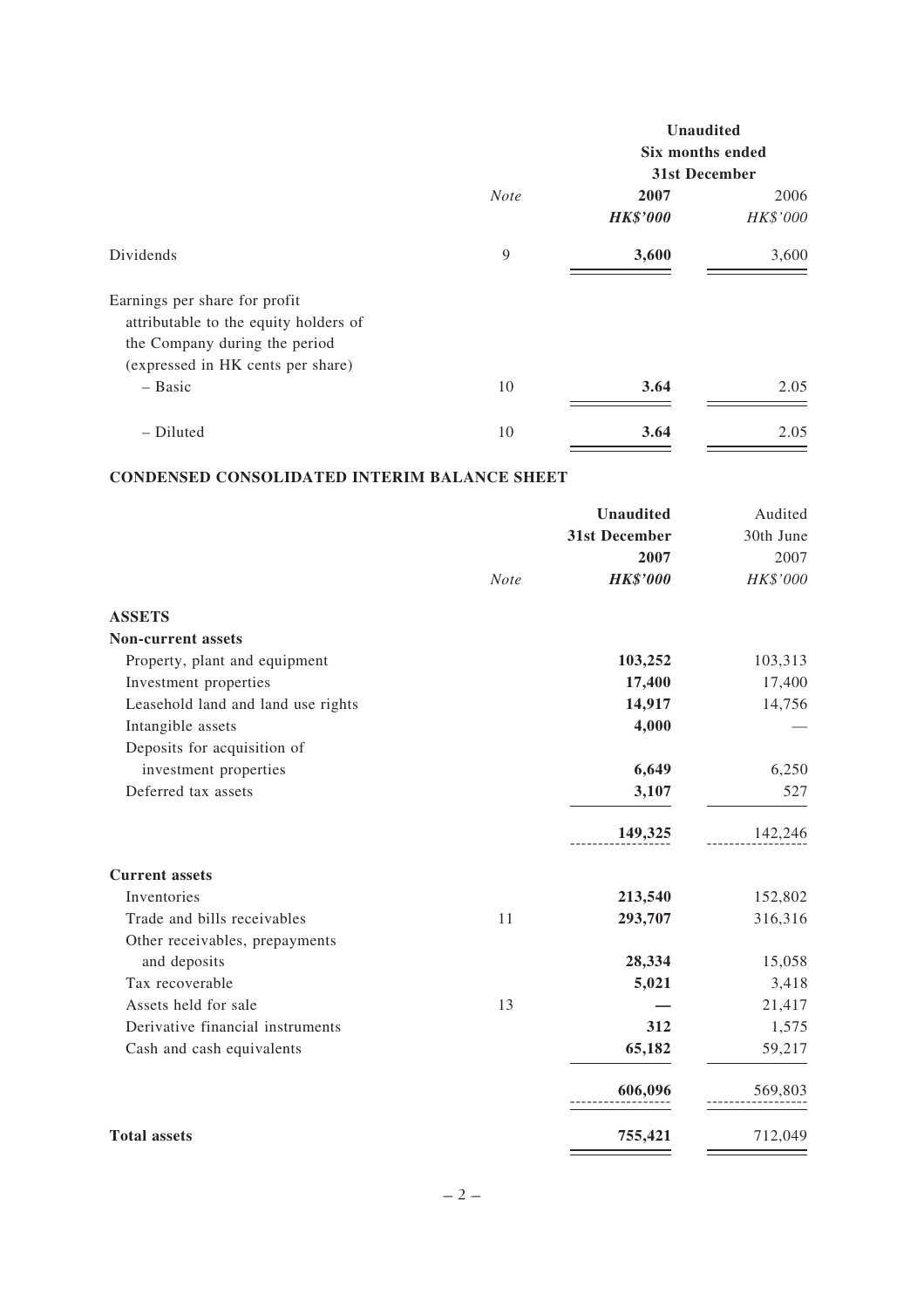|                                       |             | <b>Unaudited</b> | Audited   |
|---------------------------------------|-------------|------------------|-----------|
|                                       |             | 31st December    | 30th June |
|                                       |             | 2007             | 2007      |
|                                       | <b>Note</b> | <b>HK\$'000</b>  | HK\$'000  |
| <b>EQUITY</b>                         |             |                  |           |
| Capital and reserves attributable to  |             |                  |           |
| the Company's equity holders          |             |                  |           |
| Share capital                         |             | 36,000           | 36,000    |
| Other reserves                        |             | 92,388           | 82,225    |
| Retained earnings                     |             | 239,310          | 229,796   |
| Proposed dividends                    |             | 3,600            | 3,600     |
|                                       |             | 371,298          | 351,621   |
| <b>Minority interests</b>             |             | 15,953           | 7,444     |
|                                       |             |                  |           |
| <b>Total equity</b>                   |             | 387,251          | 359,065   |
| <b>LIABILITIES</b>                    |             |                  |           |
| <b>Non-current liabilities</b>        |             |                  |           |
| Amount due to a minority shareholder  |             | 2,000            |           |
| Obligations under finance leases      |             | 4,057            | 5,536     |
| Deferred tax liabilities              |             | 2,568            | 3,343     |
|                                       |             | 8,625            | 8,879     |
| <b>Current liabilities</b>            |             |                  |           |
| Trade payables                        | 12          | 112,706          | 128,888   |
| Other payables and deposits received  |             | 12,957           | 26,884    |
| Accruals                              |             | 15,487           | 12,624    |
| Obligations under finance leases -    |             |                  |           |
| current portion                       |             | 3,799            | 5,711     |
| Short-term bank loans – secured       |             | 58,579           | 40,660    |
| Trust receipt loans - secured         |             | 143,432          | 116,718   |
| Bank advances for discounted bills    | 11          | 7,132            | 7,083     |
| Derivative financial instruments      |             | 1,092            | 603       |
| Tax payable                           |             | 4,361            | 4,934     |
|                                       |             | 359,545          | 344,105   |
| <b>Total liabilities</b>              |             | 368,170          | 352,984   |
| Total equity and liabilities          |             | 755,421          | 712,049   |
| Net current assets                    |             | 246,551          | 225,698   |
| Total assets less current liabilities |             | 395,876          | 367,944   |
|                                       |             |                  |           |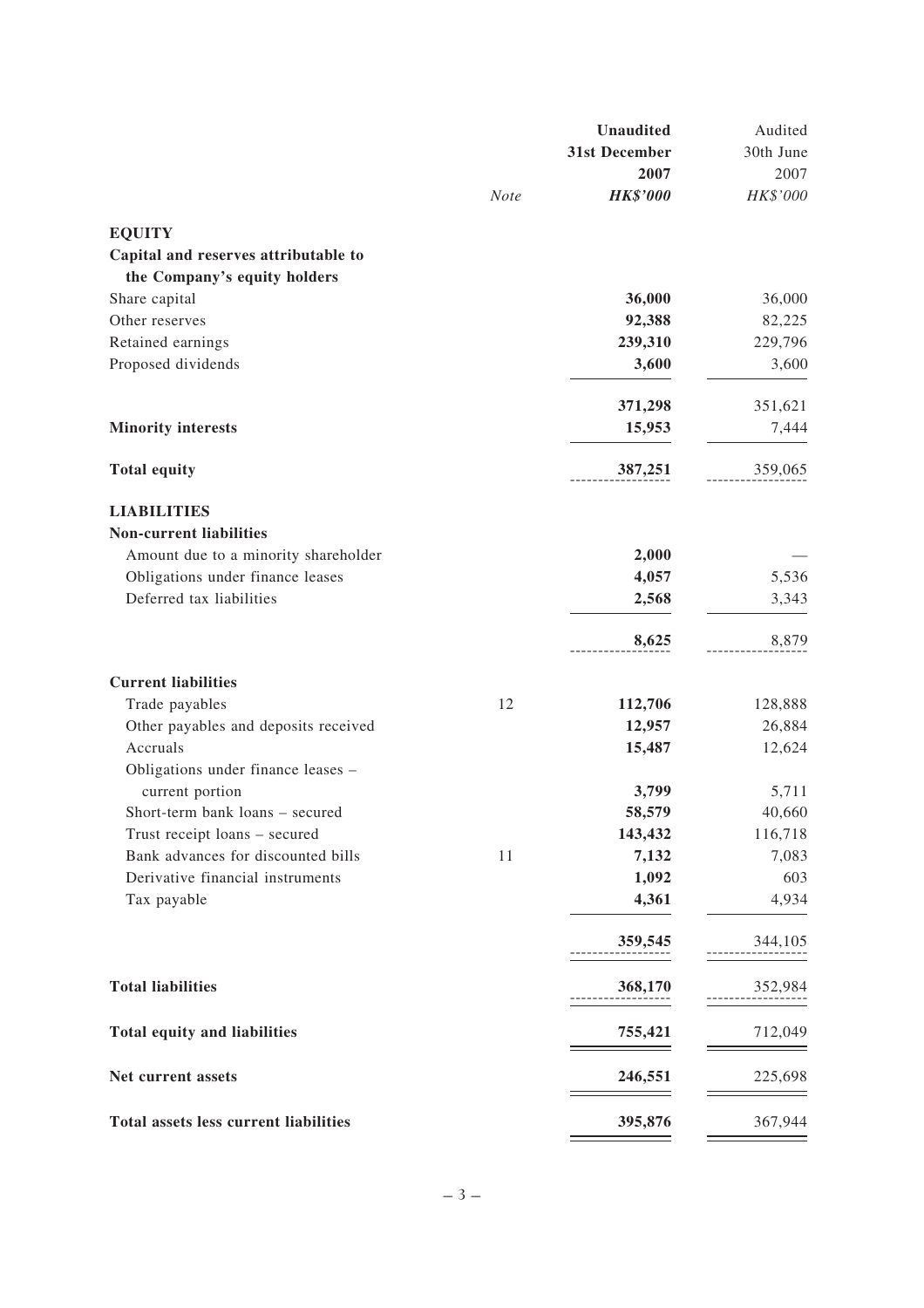Notes

#### **1 Basis of preparation**

The Company has a financial year end date of 30th June. This condensed consolidated interim financial information for the six-months period ended 31st December 2007 has been prepared in accordance with Hong Kong Accounting Standard ("HKAS") 34 "Interim Financial Reporting" issued by the Hong Kong Institute of Certified Public Accountants ("HKICPA").

This condensed consolidated interim financial information should be read in conjunction with the annual accounts for the year ended 30th June 2007.

#### **2 Accounting policies**

The accounting policies and method of computation used in the preparation of this condensed consolidated interim financial information are consistent with those of the annual accounts for the year ended 30th June 2007.

The following new standards, amendments to standards and interpretations are mandatory for financial year ending 30th June 2008.

| HKAS 1 (Amendment)            | Presentation to Financial Statements: Capital Disclosures |
|-------------------------------|-----------------------------------------------------------|
| Hong Kong Financial Reporting | Financial Instruments: Disclosures                        |
| Standard ("HKFRS") 7          |                                                           |
| Hong Kong International       | Interim Financial Reporting and Impairment                |
| Financial Reporting           |                                                           |
| Interpretations Committee     |                                                           |
| $("HK(IFRIC)")$ -Int 10       |                                                           |
| HK(IFRIC)-Int 11              | HKFRS 2 – Group and Treasury Share Transactions           |

The adoption of the above standards, amendments to standards and interpretations did not have any significant financial impact to the Group. Full disclosures as required by HKAS 1 and HKFRS 7 will be disclosed in the annual accounts for the year ending 30th June 2008.

The following new standards, amendments to standards and interpretations have been issued but are not effective for the year ending 30th June 2008 and have not been early adopted:

| HKAS 1 (Revised)    | Presentation of Financial Statements                            |
|---------------------|-----------------------------------------------------------------|
| HKAS 23 (Revised)   | <b>Borrowing Costs</b>                                          |
| HKFRS 8             | <b>Operating Segments</b>                                       |
| $HK(IFRIC)$ -Int 12 | Service Concession Arrangements                                 |
| HK(IFRIC)-Int 13    | <b>Customer Loyalty Programmes</b>                              |
| HK(IFRIC)-Int 14    | HKAS 19 – The Limit on a Defined Benefit Asset, Minimum Funding |
|                     | Requirements and their Interaction                              |

The Directors anticipate that the adoption of these new standards, amendments to standards and interpretations in future periods will have no significant financial impact to the Group.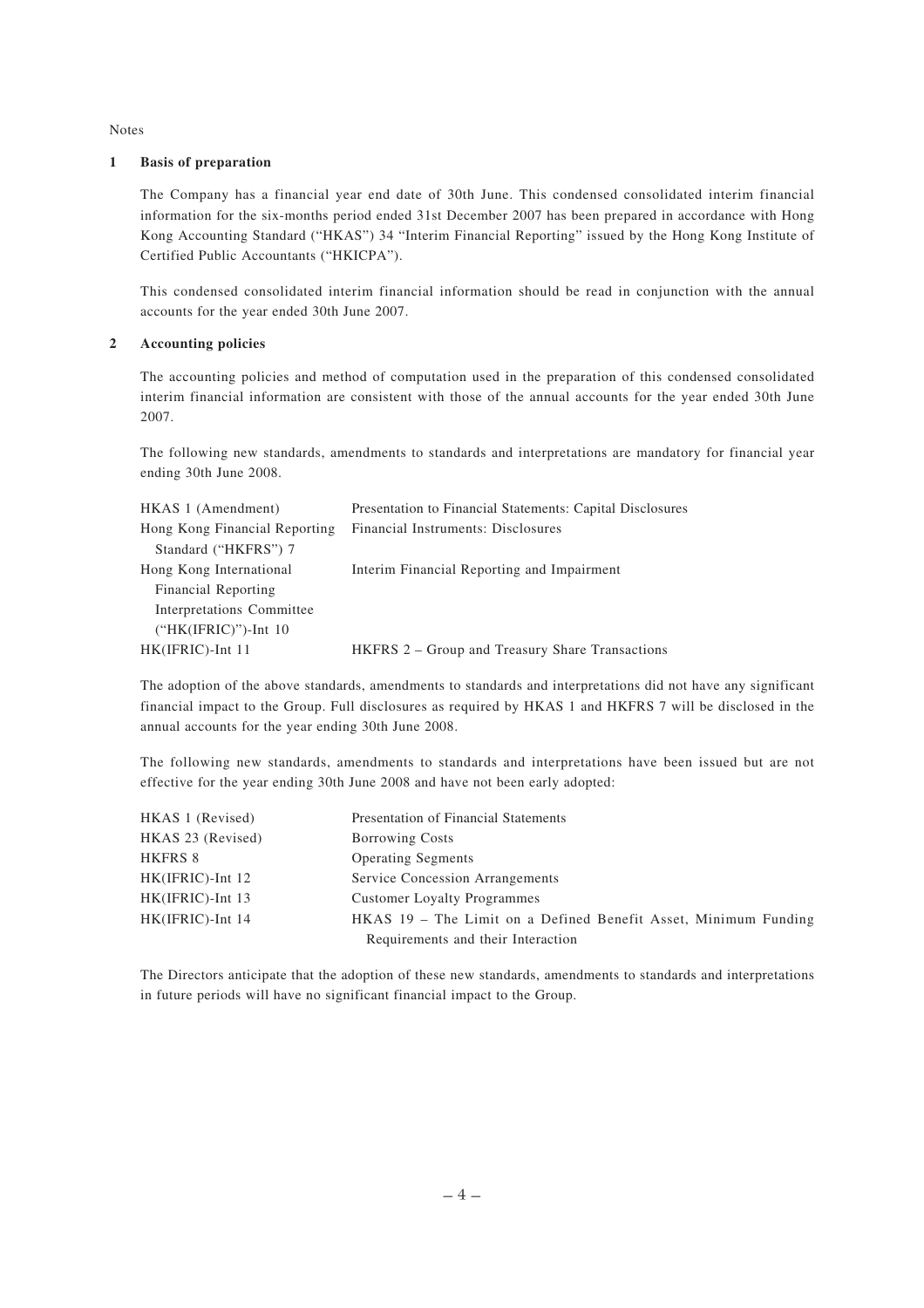#### **3 Turnover and segment information**

|                |                 | Unaudited<br>Six months ended<br>31st December |
|----------------|-----------------|------------------------------------------------|
|                | 2007            | 2006                                           |
|                | <b>HK\$'000</b> | HK\$'000                                       |
| Turnover       |                 |                                                |
| Sales of goods | 793,553         | 691,129                                        |

The principal activity of the Company is investment holding. Its subsidiaries are principally engaged in the manufacturing and trading of plastic materials, pigments, colorants, compounded plastic resins and engineering plastic products.

An analysis of the Group's turnover and results for the six months ended 31st December 2007 by geographical segment is as follows:

|                                |                  | Unaudited        |                 |
|--------------------------------|------------------|------------------|-----------------|
|                                |                  | The People's     |                 |
|                                |                  | Republic         |                 |
|                                |                  | of China         |                 |
|                                |                  | excluding        |                 |
|                                |                  | <b>Hong Kong</b> |                 |
|                                | <b>Hong Kong</b> | (the 'PRC")      | Group           |
|                                | <b>HK\$'000</b>  | <b>HK\$'000</b>  | <b>HK\$'000</b> |
| Turnover                       |                  |                  |                 |
| - Gross segment                | 643,262          | 208,567          | 851,829         |
| - Inter-segment                | (36, 911)        | (21, 365)        | (58, 276)       |
|                                | 606,351          | 187,202          | 793,553         |
| Segment results                | 1,392            | 8,639            | 10,031          |
| Gain on disposal of a business | 13,235           |                  | 13,235          |
|                                |                  |                  |                 |
| Unallocated costs              |                  |                  | (1,234)         |
| Finance costs                  |                  |                  | (5, 325)        |
| Profit before taxation         |                  |                  | 16,707          |
| Taxation credit                |                  |                  | 524             |
| Profit for the period          |                  |                  | 17,231          |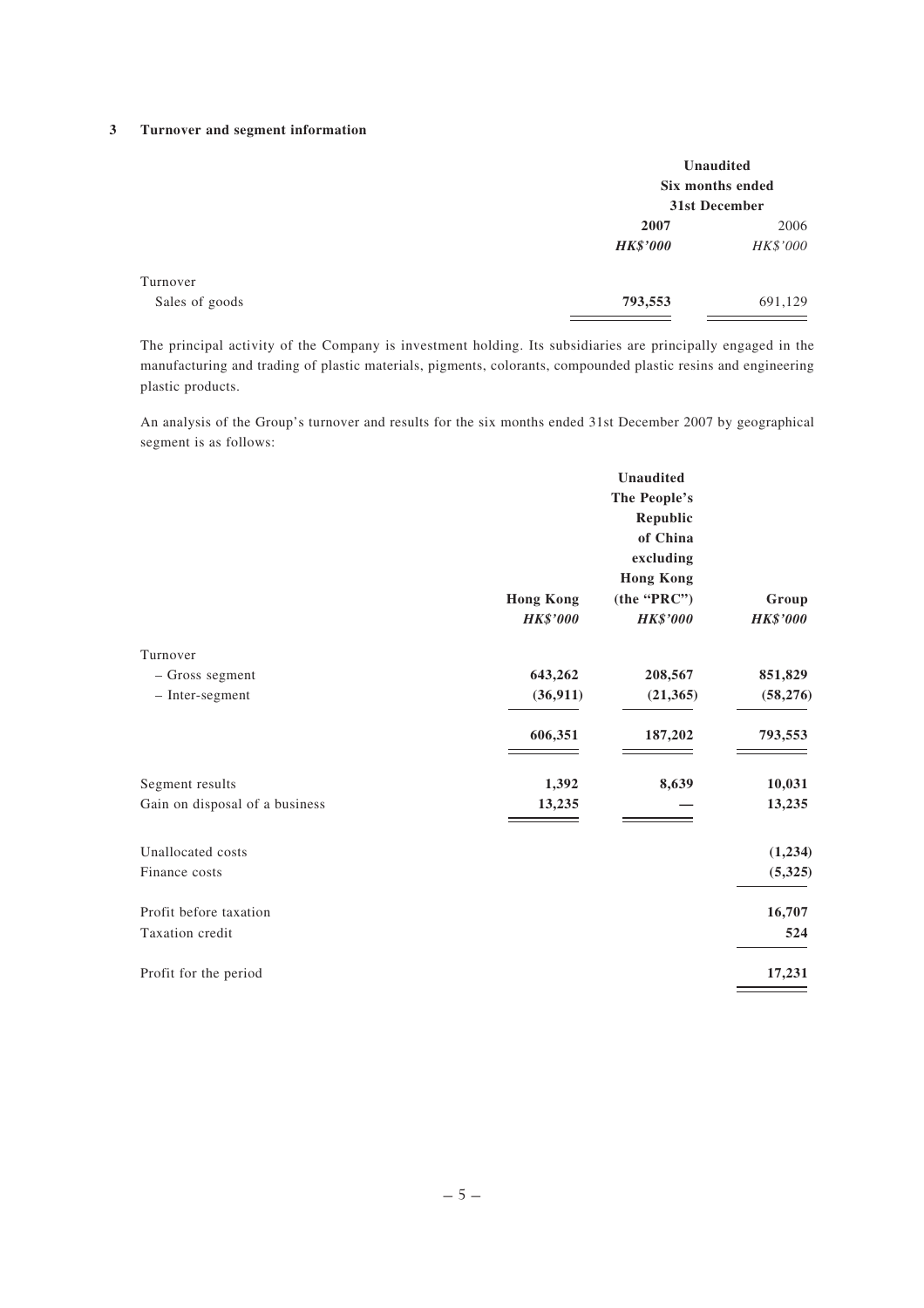The segment assets and liabilities at 31st December 2007 and other segment information for the six months then ended are as follows:

|                                                    |                  | <b>Unaudited</b> |                 |
|----------------------------------------------------|------------------|------------------|-----------------|
|                                                    | <b>Hong Kong</b> | <b>PRC</b>       | Group           |
|                                                    | <b>HK\$'000</b>  | <b>HK\$'000</b>  | <b>HK\$'000</b> |
| Segment assets                                     | 433,890          | 312,964          | 746,854         |
| Unallocated assets                                 |                  |                  | 8,567           |
| Total assets                                       |                  |                  | 755,421         |
| Segment liabilities                                | 98,396           | 52,304           | 150,700         |
| <b>Borrowings</b>                                  |                  |                  | 209,867         |
| Other unallocated liabilities                      |                  |                  | 7,603           |
| Total liabilities                                  |                  |                  | 368,170         |
| Other information:                                 |                  |                  |                 |
| Capital expenditure                                | 4,322            | 1,798            | 6,120           |
| Depreciation of property, plant and equipment      | 2,373            | 4,848            | 7,221           |
| Amortisation of leasehold land and land use rights | 76               | 125              | 201             |

An analysis of the Group's turnover and results for the six months ended 31st December 2006 by geographical segment is as follows:

|                        | Unaudited        |            |           |
|------------------------|------------------|------------|-----------|
|                        | <b>Hong Kong</b> | <b>PRC</b> | Group     |
|                        | HK\$'000         | HK\$'000   | HK\$'000  |
| Turnover               |                  |            |           |
| - Gross segment        | 589,667          | 168,006    | 757,673   |
| - Inter-segment        | (41, 534)        | (25,010)   | (66, 544) |
|                        | 548,133          | 142,996    | 691,129   |
| Segment results        | 5,794            | 9,002      | 14,796    |
| Unallocated costs      |                  |            | (1,100)   |
| Finance costs          |                  |            | (4, 472)  |
| Profit before taxation |                  |            | 9,224     |
| Taxation charge        |                  |            | (2,871)   |
| Profit for the period  |                  |            | 6,353     |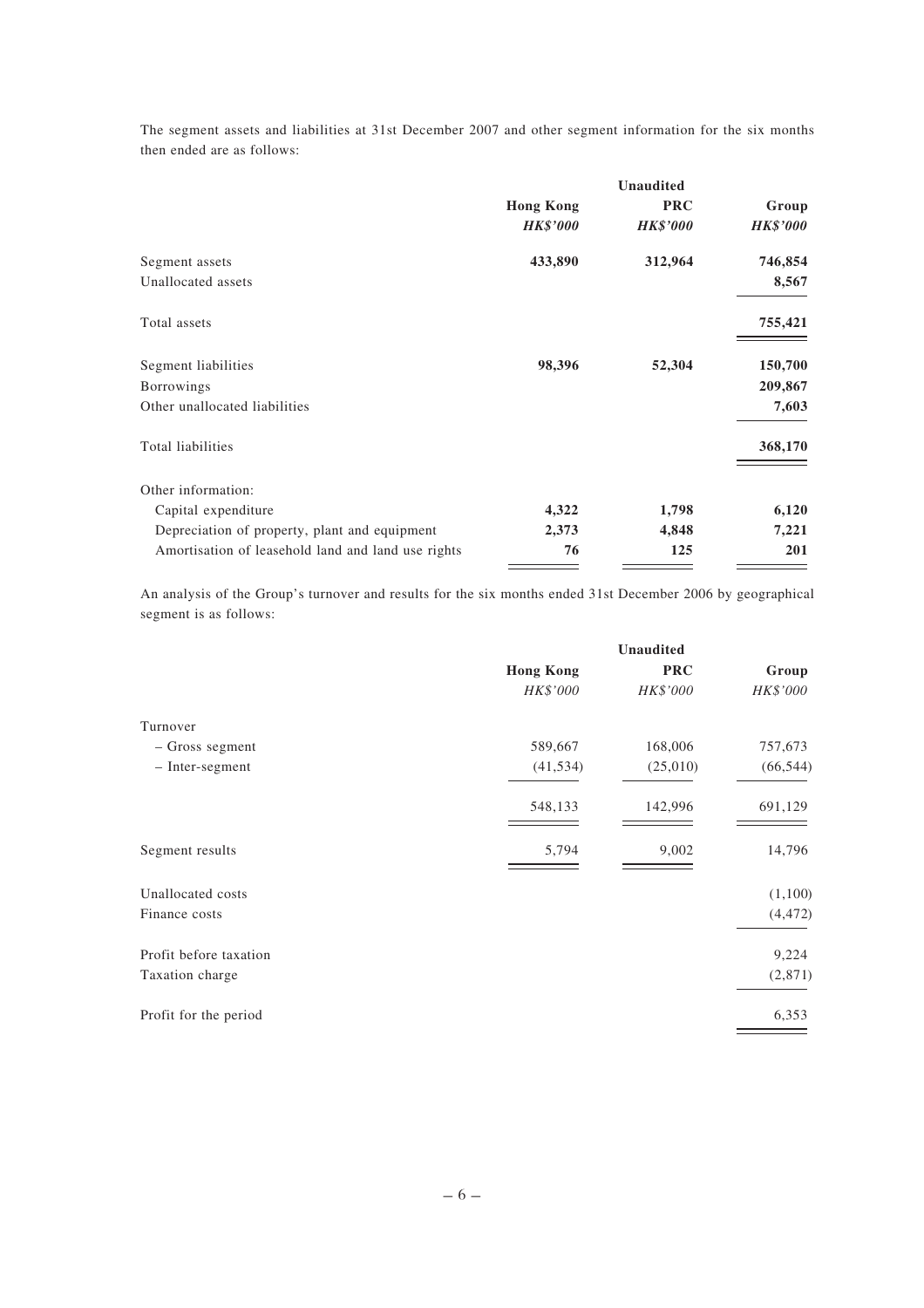The segment assets and liabilities at 30th June 2007 and other segment information for the six months ended 31st December 2006 are as follows:

|                                                    |                  | <b>Audited</b>   |          |
|----------------------------------------------------|------------------|------------------|----------|
|                                                    | <b>Hong Kong</b> | <b>PRC</b>       | Group    |
|                                                    | HK\$'000         | HK\$'000         | HK\$'000 |
| Segment assets                                     | 443,410          | 264,476          | 707,886  |
| Unallocated assets                                 |                  |                  | 4,163    |
| Total assets                                       |                  |                  | 712,049  |
| Segment liabilities                                | 130,799          | 44,808           | 175,607  |
| Borrowings                                         |                  |                  | 168,625  |
| Other unallocated liabilities                      |                  |                  | 8,752    |
| Total liabilities                                  |                  |                  | 352,984  |
|                                                    |                  | <b>Unaudited</b> |          |
|                                                    | <b>Hong Kong</b> | <b>PRC</b>       | Group    |
|                                                    | HK\$'000         | HK\$'000         | HK\$'000 |
| Other information:                                 |                  |                  |          |
| Capital expenditure                                | 4,087            | 3,633            | 7,720    |
| Depreciation of property, plant and equipment      | 3,504            | 4,432            | 7,936    |
| Amortisation of leasehold land and land use rights | 75               | 136              | 211      |

Turnover and segment results are presented based on the operating locations of group companies. Unallocated costs represent corporate expenses.

All the Group's turnover and operating profit are attributable to the manufacturing and trading of plastic products and accordingly no analysis of the Group's turnover and contribution to operating profit by business segment is provided.

Segment assets consist primarily of property, plant and equipment, investment properties, leasehold land and land use rights, intangible assets, inventories, trade and bills receivables, other receivables and deposits, cash and cash equivalents and assets held for sale. Unallocated assets mainly comprise deferred tax assets and tax recoverable.

Segment liabilities comprise operating liabilities. Other unallocated liabilities mainly comprise deferred tax liabilities and tax payable.

Capital expenditure comprises additions to property, plant and equipment, leasehold land and land use rights and intangible assets.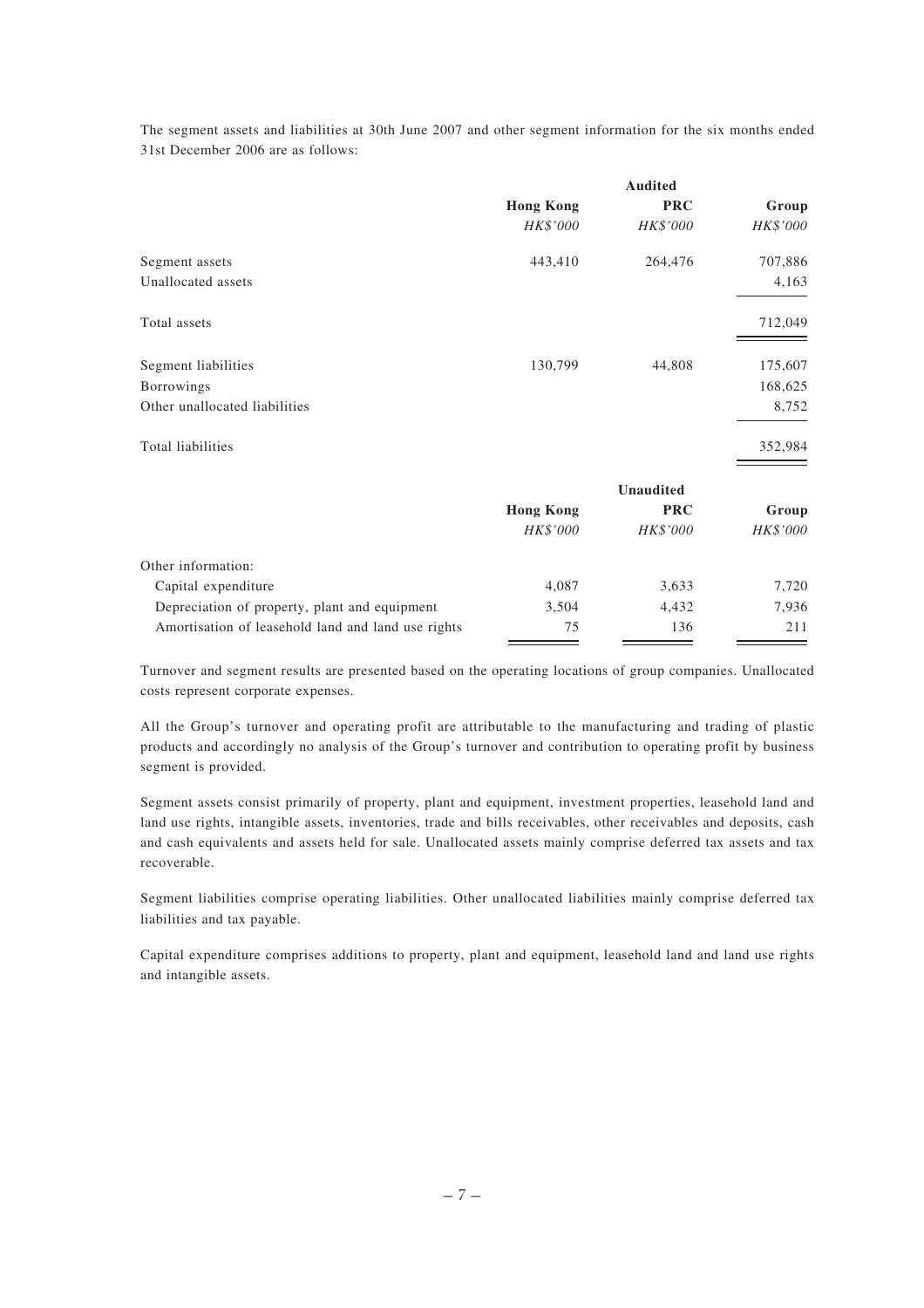# **4 Other income**

|                 | Unaudited<br>Six months ended<br>31st December |          |
|-----------------|------------------------------------------------|----------|
|                 | 2007                                           | 2006     |
|                 | <b>HK\$'000</b>                                | HK\$'000 |
| Rental income   | 1,126                                          | 576      |
| Interest income | 240                                            | 190      |
|                 | 1,366                                          | 766      |

# **5 Other gains – net**

|                                      | Unaudited<br>Six months ended<br>31st December |          |
|--------------------------------------|------------------------------------------------|----------|
|                                      |                                                |          |
|                                      |                                                |          |
|                                      | 2007                                           | 2006     |
|                                      | <b>HK\$'000</b>                                | HK\$'000 |
| Gain on disposal of a business       | 13,235                                         |          |
| Net exchange gains                   | 4,635                                          | 3,848    |
| Derivative financial instruments     |                                                |          |
| - forward contracts held for trading | (1,752)                                        | (1,260)  |
|                                      | 16,118                                         | 2,588    |
|                                      |                                                |          |

# **6 Operating profit**

Operating profit is stated after charging the following:

|                                            | <b>Unaudited</b><br>Six months ended<br><b>31st December</b> |          |
|--------------------------------------------|--------------------------------------------------------------|----------|
|                                            |                                                              |          |
|                                            |                                                              |          |
|                                            | 2007                                                         | 2006     |
|                                            | <b>HK\$'000</b>                                              | HK\$'000 |
| Depreciation:                              |                                                              |          |
| - Owned property, plant and equipment      | 5,066                                                        | 5,838    |
| - Leased equipment                         | 2,155                                                        | 2,098    |
| Amortisation of leasehold land and         |                                                              |          |
| land use rights                            | 201                                                          | 211      |
| Operating lease rentals in respect of land |                                                              |          |
| and buildings                              | 4,113                                                        | 3,917    |
| Employee benefit expenses, including       |                                                              |          |
| directors' emoluments                      | 42,186                                                       | 38,174   |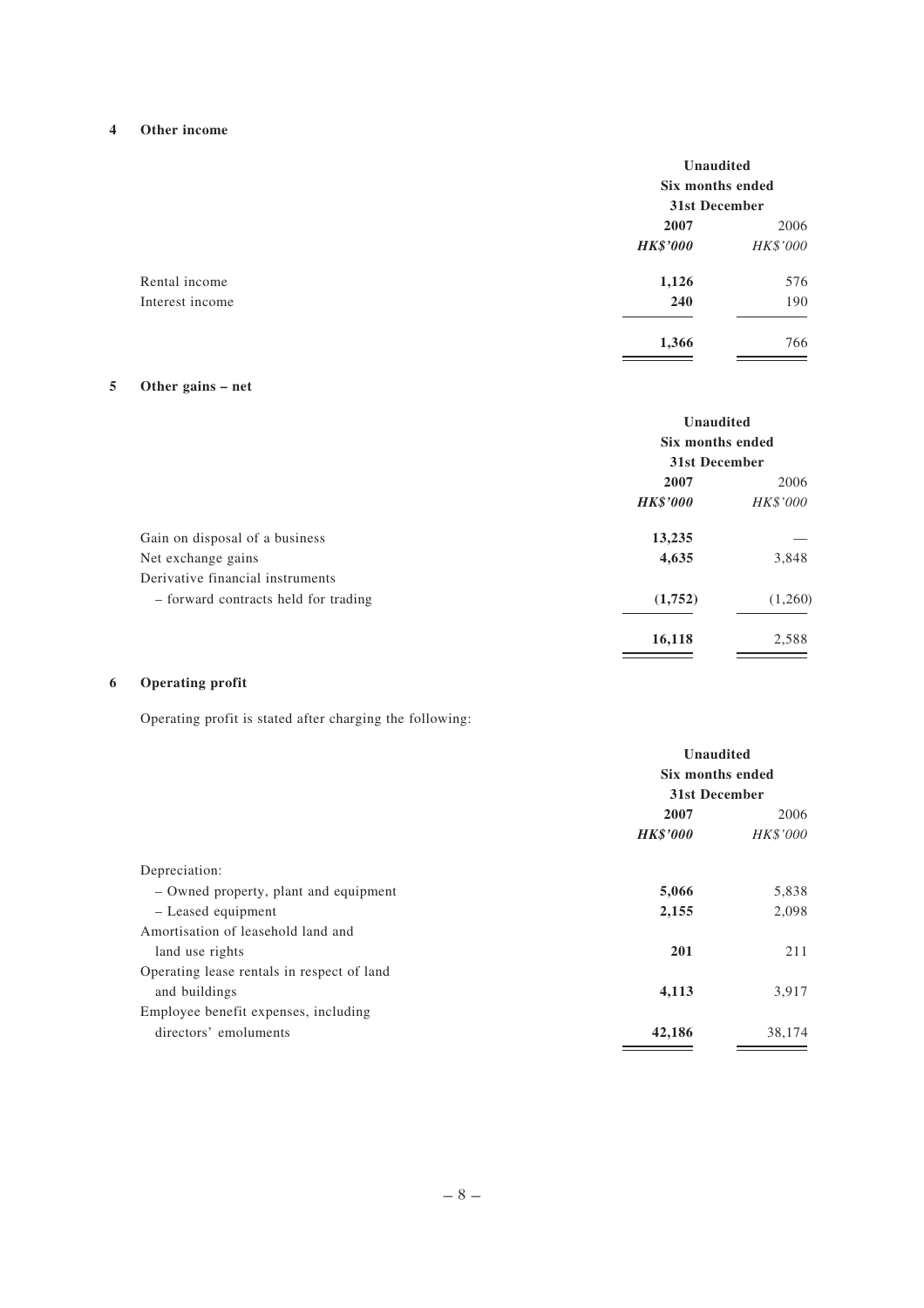#### **7 Finance costs**

|                                              | <b>Unaudited</b><br>Six months ended<br>31st December |          |
|----------------------------------------------|-------------------------------------------------------|----------|
|                                              | 2007                                                  | 2006     |
|                                              | <b>HK\$'000</b>                                       | HK\$'000 |
| Interest on bank borrowings wholly repayable |                                                       |          |
| within five years                            | 5,059                                                 | 4,021    |
| Interest element of finance leases           | 266                                                   | 451      |
|                                              | 5,325                                                 | 4,472    |

#### **8 Taxation (credit)/charge**

Hong Kong profits tax has been provided for at the rate of 17.5% (31st December 2006: 17.5%) on the estimated assessable profit for the period. The provision for current income tax of subsidiaries established in the PRC has been calculated based on the estimated assessable profit for the period at the rates of taxation as applicable to the relevant PRC subsidiaries.

The amount of taxation (credited)/charged to the consolidated interim profit and loss account represents:

| <b>Unaudited</b><br>Six months ended<br>31st December |       |                 |          |
|-------------------------------------------------------|-------|-----------------|----------|
|                                                       |       | 2007            | 2006     |
|                                                       |       | <b>HK\$'000</b> | HK\$'000 |
|                                                       |       |                 |          |
| 1,268                                                 | 1,724 |                 |          |
| 2,313                                                 | 359   |                 |          |
|                                                       |       |                 |          |
| (750)                                                 |       |                 |          |
| (3,355)                                               | 788   |                 |          |
| (524)                                                 | 2,871 |                 |          |
|                                                       |       |                 |          |

#### **9 Dividends**

At a meeting held on 12th March 2008, the Directors declared an interim dividend of HK1.0 cent per share, totaling HK\$3,600,000 for the year ending 30th June 2008 (31st December 2006: HK 1.0 cent per share). This dividend is not reflected as a dividend payable in the interim financial information but will be reflected as an appropriation of retained earnings for the year ending 30th June 2008.

#### **10 Earnings per share**

The calculation of basic earnings per share is based on the profit attributable to equity holders of the Company for the period of HK\$13,114,000 (31st December 2006: HK\$7,366,000) and 360,000,000 (31st December 2006: 360,000,000) ordinary shares in issue during the period.

Diluted earnings per share equals basic earnings per share as the exercise of the outstanding share options would be anti-dilutive for the six months ended 31st December 2006 and 2007.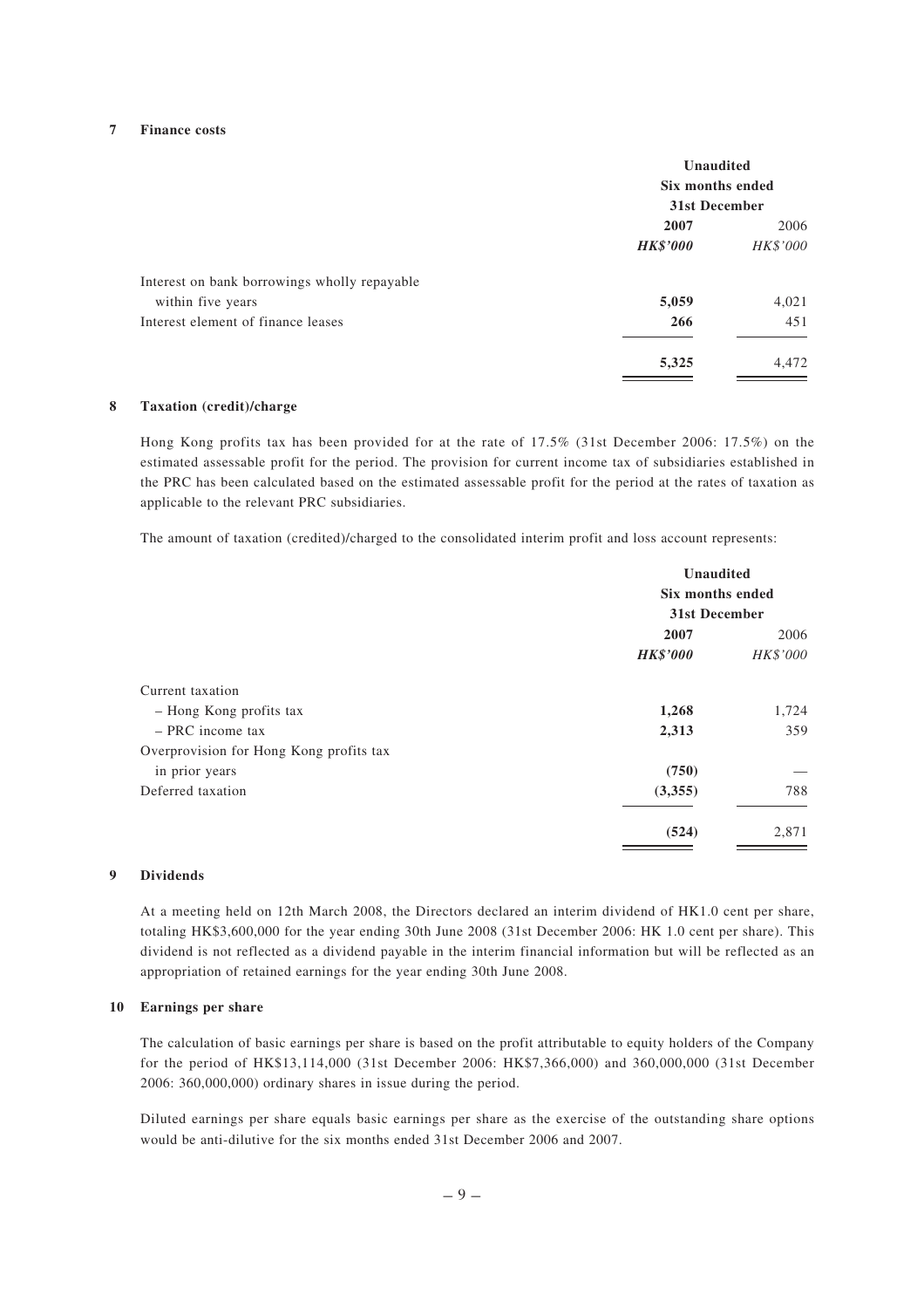## **11 Trade and bills receivables**

The aging analysis of trade and bills receivables is as follows:

| Unaudited       | Audited   |
|-----------------|-----------|
| 31st December   | 30th June |
| 2007            | 2007      |
| <b>HK\$'000</b> | HK\$'000  |
| 258,737         | 288,940   |
| 31,373          | 23,910    |
| 3,597           | 3,466     |
| 293,707         | 316,316   |
|                 |           |

The majority of the Group's sales are with credit terms of 30 to 90 days. The remaining amounts are on letter of credit or documents against payment.

A subsidiary of the Group transferred certain bills of exchange amounting to HK\$7,132,000 (30th June 2007: HK\$7,083,000) to banks with recourse in exchange for cash as at 31st December 2007. The transactions have been accounted for as collateralised bank advances.

#### **12 Trade payables**

The aging analysis of trade payables is as follows:

|               | Unaudited       | Audited   |
|---------------|-----------------|-----------|
|               | 31st December   | 30th June |
|               | 2007            | 2007      |
|               | <b>HK\$'000</b> | HK\$'000  |
| Below 90 days | 110,133         | 124,547   |
| 91-180 days   | 2,545           | 3,895     |
| Over 180 days | 28              | 446       |
|               | 112,706         | 128,888   |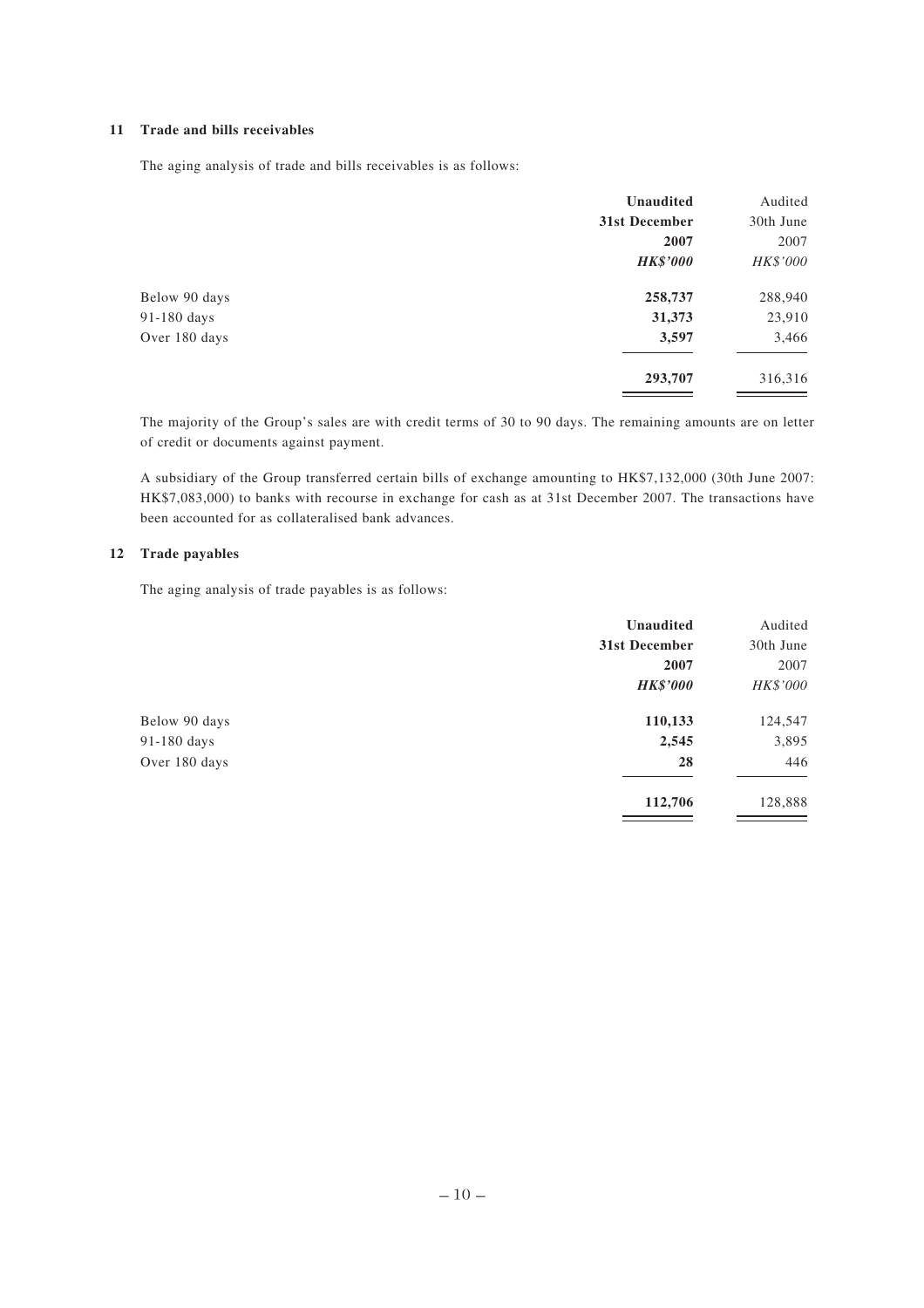#### **13 Assets held for sale**

Pursuant to an agreement entered into between the Group and certain third parties dated 19th October 2006, the Group agreed to dispose of certain assets, representing the business of Ngai Hing PlastChem Company Limited, a subsidiary of the Group, to the relevant parties. Details of these assets held for sale as a disposal group at 30th June 2007 were as follows:

|                               | Audited         |
|-------------------------------|-----------------|
|                               | 30th June       |
|                               | 2007            |
|                               | <b>HK\$'000</b> |
| Property, plant and equipment | 7,460           |
| Inventories                   | 4,588           |
| Prepayments                   | 115             |
| Cash and cash equivalents     | 9,254           |
|                               | 21,417          |

Immediately before the completion of the disposal, the carrying value of these assets held for sale as a disposal group and the costs directly attributable to the disposal amounted to HK\$29,877,000. The disposal was completed on 31st December 2007 at a final consideration of HK\$43,112,000. Consequently a profit on disposal of a business amounting to HK\$13,235,000 was recorded for the period.

#### **INTERIM DIVIDEND**

The Directors are pleased to declare an interim dividend of Hong Kong 1.0 cent per share for the six months ended 31st December 2007 to members whose names appear on the Register of Members on 28th March 2008. The dividend will be paid on or before 10th April 2008.

#### **CLOSURE OF REGISTER OF MEMBERS**

The Register of Members of the Company will be closed from Thursday, 27th March 2008 to Friday, 28th March 2008 (both dates inclusive) during which period no transfer of shares will be registered. In order to qualify for the interim dividend, all properly completed transfer forms accompanied by the relevant share certificates must be lodged with the Company's Branch Registrars in Hong Kong, Union Registrars Limited, Rooms 1901-02, Fook Lee Commercial Centre, Town Place, 33 Lockhart Road, Wanchai, Hong Kong not later than 4:00 p.m. on Wednesday, 26th March 2008.

#### **BUSINESS REVIEW AND PROSPECTS**

In the six months ended 31 December 2007, the Group recorded a turnover of HK\$793,553,000 (2006: HK\$691,129,000), profit attributable to shareholders of HK\$13,114,000 (2006: HK\$7,366,000) and earnings per share of HK3.64 cents (2006: HK2.05 cents). The Board of Directors has recommended payment of an interim dividend of HK1.0 cent per share (2006: HK1.0 cent).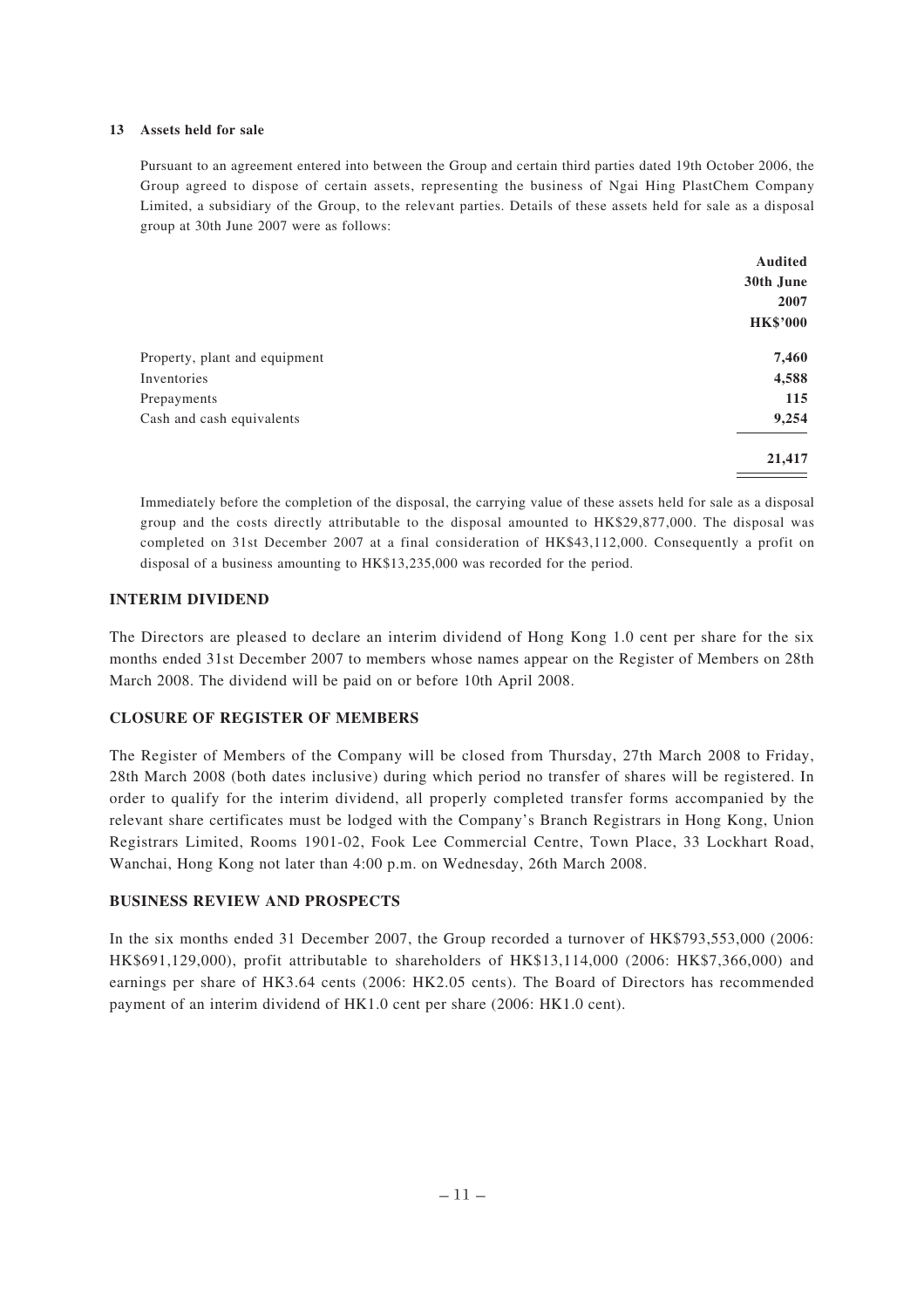In the first half of the financial year, thanks to the double-digit growth in turnover of both the plastics trading business and manufacturing business, the Group's total turnover increased by 15% against the same period last year. More than 78% surge in profit attributable to shareholders was recorded, attributable mainly to the gain of HK\$13,235,000 from the disposal of PVC business to PolyOne Corporation ("PolyOne") in December 2007. Although crude oil and raw material prices remained high during the period, the Group was able to maintain its gross profit margin at 9% through effective cost control measures and prudence in taking orders. Drawing on its abundant experience in the plastics industry, the management has mapped out flexible yet prudent strategies that navigated the Group through challenging operating environment and resulting in generating satisfactory returns for shareholders.

During the review period, turnover from plastics trading business increased by 10% when compared with the same period last year. The subsidiaries set up in Guangzhou and Shanghai in 2006 commenced operation and have secured new customers. They performed satisfactorily and started to contribute to the Group's revenue during the period.

As for the engineering plastics manufacturing business, it grew satisfactorily during the period reporting a turnover 12% higher than that of the same period last year, becoming the Group's major growth driving force. During the review period, the Group strengthened research and development of new engineering plastic products and found new applications for them to stimulate sales and attract new customers. Furthermore, the Group also boosted its capability in customizing products for customers, with the aim of fostering stable growth of such segment.

Domestic sales of colorants and compounded plastic resins in Northern and Eastern China continued to grow, reporting 17% more in turnover against the same period last year. However, the Group's customers in Dongguan, mostly toy exporters, had been cautious in ordering as a result of recent tense trade relations between the PRC and the United States of America (the "U.S."). This led to a reduced sales in the Dongguan market and hence an approximately 3% drop in overall turnover from the colorants and compounded plastic resins business in the review period. In addition, this segment experienced a slight increase in cost due to the new policies introduced by the Customs Bureau last year. The gross profit margin of the Group's colorants and compound plastic resins business in the Southern China for the period thus declined slightly.

Upholding its corporate spirit emphasising innovation, the Group has been relentless in exploring new products and markets. Tapping the growing acceptance of environmentally friendly products in recent years, the Group started developing and promoting new biodegradable plastics products in August last year. The new plastics products are primarily used in the production of disposable household and packaging products. They facilitated expansion of business of the Group in the high margin U.S. and European markets, thus boosted the Group's profitability.

Looking forward, the Group will not only focus on developing its environmentally friendly products, but will also continue to control production costs, with the aim of boosting cost effectiveness and overall operational efficiency. In the second half of the year, the Group will step up sales and marketing efforts and strive to secure new customers among especially large enterprises likely to place volume orders and promising shorter receivable period and lower bad debt risks.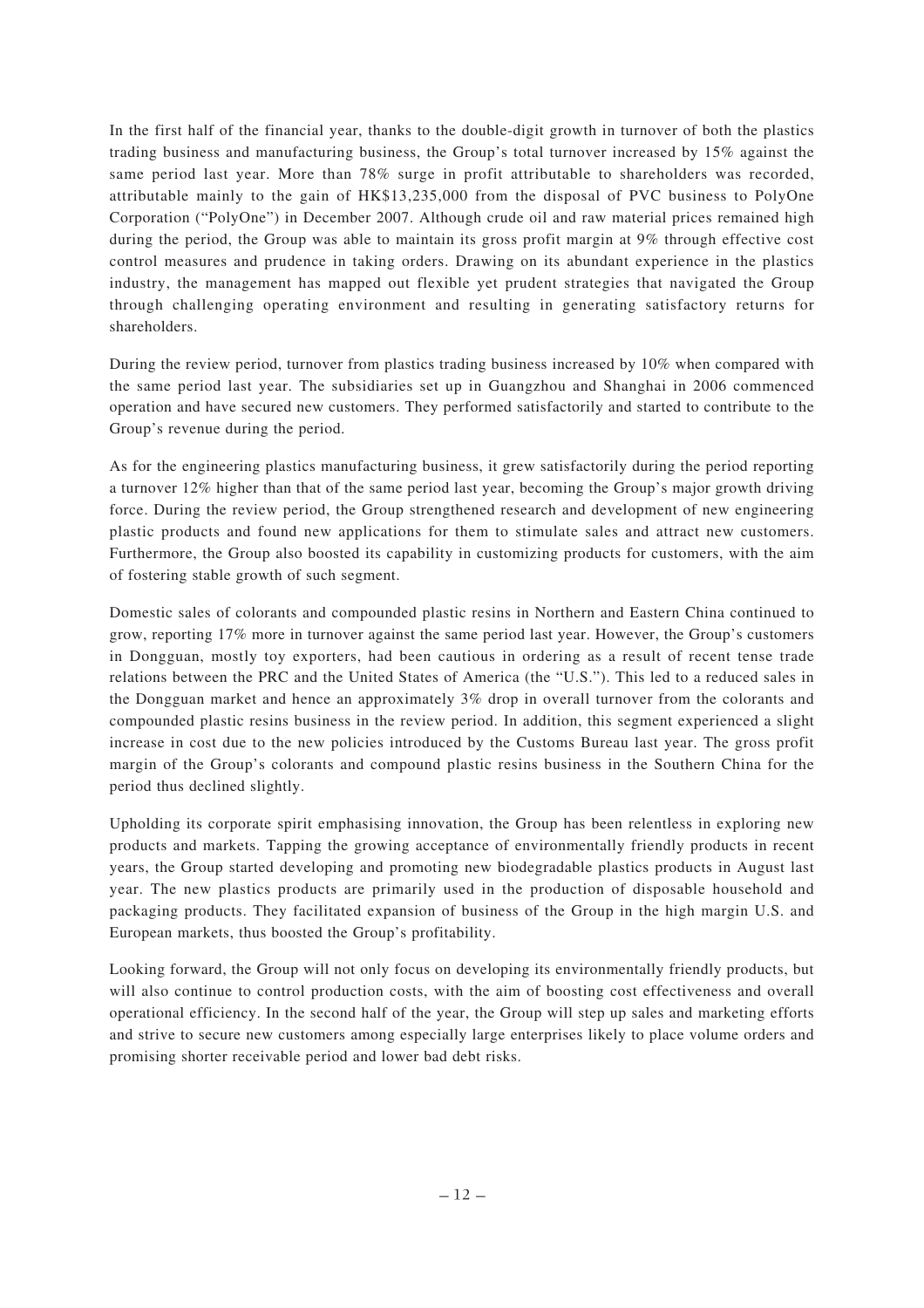To expand the engineering plastics business, the Group will accelerate research and development of new products and applications and mount active promotion for those products, and also strive to improve product quality and after-sale services. In addition, the Group disposed of its PVC business, which had given it 5% interest in the related subsidiary of PolyOne. The Group is looking forward to collaborating with PolyOne to secure opportunities in the PVC market in the PRC.

For enterprises operating in mainland China, recently launched new Customs policies and Labour Law are expected to increase their operation costs. To boost its competitive strengths, the Group will continue to adopt sound business strategies and manage its finance with prudence. It will also actively study the feasibility of expanding the Southern China productions to other districts close by. The Group envisages this move will reduce overall production cost as well as enhance its overall production capacity conducive to improving economies of scale and the long-term growth of its business.

Last but not least, the Board wishes to take this opportunity to thank its customers, suppliers and shareholders of the Group for their invaluable support, and its employees for their hard work over the years.

# **LIQUIDITY AND FINANCIAL RESOURCES**

The Group generally finances its operations with internally generated cashflow and banking facilities provided by its principal bankers. As at 31st December 2007, the Group has available aggregate bank loan facilities of approximately HK\$314,819,000, of which HK\$216,999,000 have been utilised and were secured by corporate guarantee issued by the Group and legal charges on certain leasehold land and buildings in the PRC and Hong Kong owned by the Group. The Group's cash and bank balances as at 31st December 2007 amounted to approximately HK\$65,182,000. The Group's gearing ratio as at 31st December 2007 was approximately 58.4%, based on the total bank borrowings of approximately HK\$209,143,000, together with obligations under finance leases of approximately HK\$7,856,000 and the shareholders' funds of approximately HK\$371,298,000.

# **FOREIGN EXCHANGE RISK**

The Group's borrowings and cash balances are primarily denominated in Hong Kong dollars, Renminbi and US dollars. The Group's purchases were principally denominated in US dollars. The Group closely monitors currency fluctuations and reduces its exchange risk by hedging with forward exchange contracts from time to time.

At 31st December 2007, the Group had maximum outstanding commitments in respect of forward contracts in order to hedge the Group's exposure in foreign currencies from its operations as follows:

|                                | 2007            |
|--------------------------------|-----------------|
|                                | <b>HK\$'000</b> |
| Sell HK dollars for US dollars | 554,885         |
| Sell HK dollars for Renminbi   | 15,957          |
|                                | 570,842         |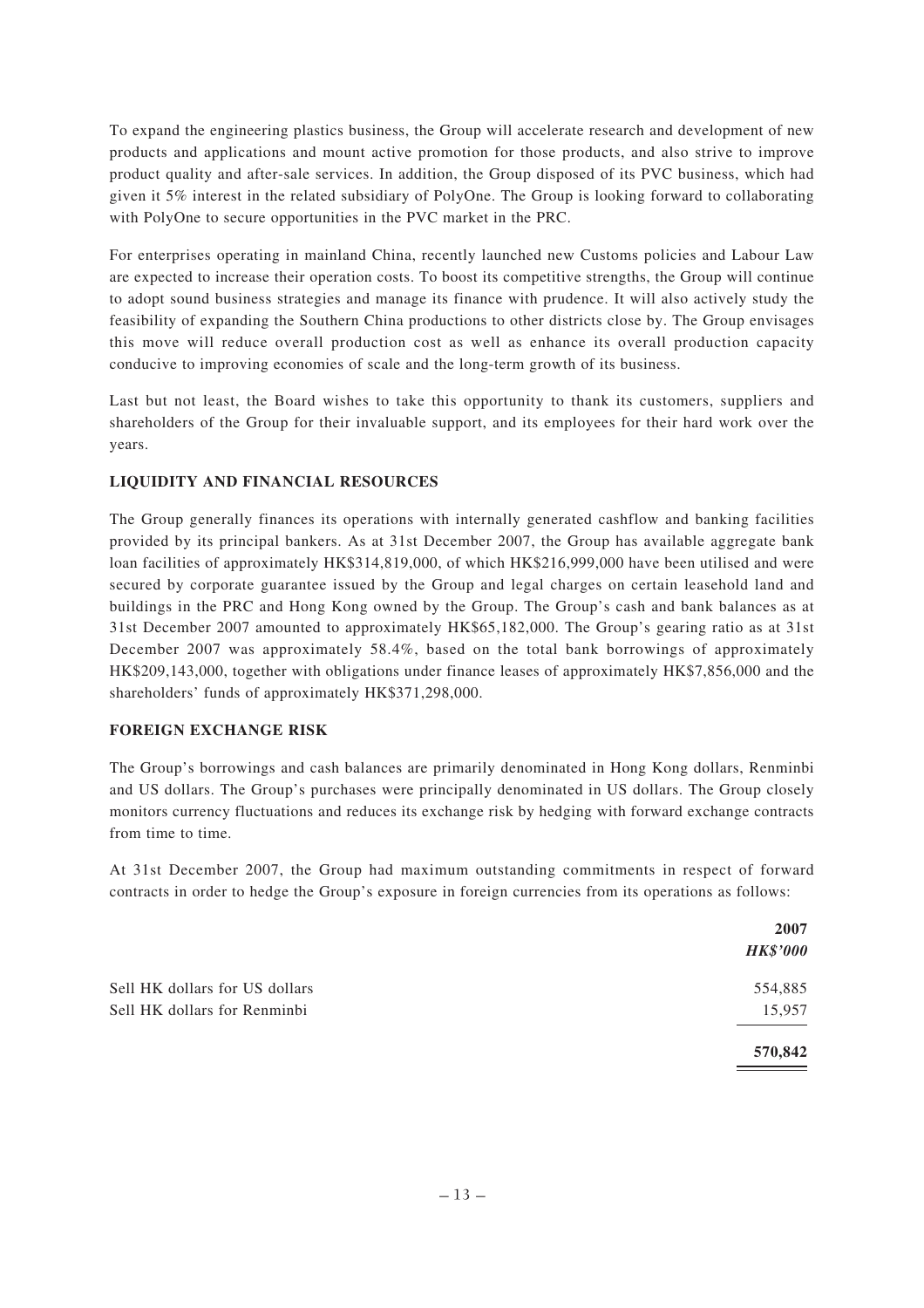#### **EMPLOYEE INFORMATION**

As at 31st December 2007, the Group employed a total of approximately 801 full-time employees. The Group's emolument policies are formulated on the performance of individual employees and are reviewed annually. The Group has an incentive scheme which is geared to the profit of the Group and the performance of its employees, as an incentive to motivate its employees to increase their contribution to the Group. The Group also provides social and medical insurance coverage, and provident fund scheme (as the case may be) to its employees depending on the location of such employees.

# **PURCHASE, SALE AND REDEMPTION OF THE COMPANY'S LISTED SECURITIES**

The Company has not redeemed any of its shares during the period. Neither the Company nor any of its subsidiaries has purchased or sold any of the Company's listed securities during the period.

# **COMPLIANCE WITH THE MODEL CODE FOR SECURITIES TRANSACTIONS BY DIRECTORS**

The Company has adopted a code of conduct regarding Directors' securities transactions on terms no less exacting than the required standard set out in the Model Code for Securities Transactions by Directors of Listed Companies (the "Model Code") set out in Appendix 10 to the Rules Governing the Listing of Securities (the "Listing Rules") on The Stock Exchange of Hong Kong Limited (the "HKSE"). Having made specific enquiry to all Directors of the Company, all Directors have confirmed that they had complied with the required standard set out in the Model Code and the Company's code of conduct regarding Directors' securities transactions during the period.

## **CORPORATE GOVERNANCE PRACTICE**

The Company is committed to the establishment of good corporate governance practices and procedures which serve as an important element of risk management throughout the growth and expansion of the Company. The Company emphasizes on maintaining and carrying out sound, solid and effective corporate governance principles and structures.

The Company has complied with the applicable code provisions of the Code on Corporate Governance Practices (the "Code") as set out in Appendix 14 of the Listing Rules throughout the six months ended 31st December 2007, except for deviation of the code provisions A.2.1 and A.4.1 of the Code as mentioned below.

According to the code provision A.2.1, the roles of chairman and chief executive officer should be separate and should not be performed by the same individual. Up to the date of this interim report, the Board has not appointed an individual to the post of chief executive officer. The roles of the chief executive officer have been performed collectively by all the executive directors, including the chairman, of the Company. The Board considers that this arrangement allows contributions from all executive directors with different expertise and is beneficial to the continuity of the Company's policies and strategies. Going forward, the Board will periodically review the effectiveness of this arrangement and considers appointing an individual to chief executive officer when it thinks appropriate.

Code Provision A.4.1 stipulates that non-executive directors should be appointed for a specific term, subject to re-election. The Company's independent non-executive directors were not appointed for a specific term but is subject to retirement by rotation and re-election at the annual general meeting of the Company in accordance with the Company's bye-laws.